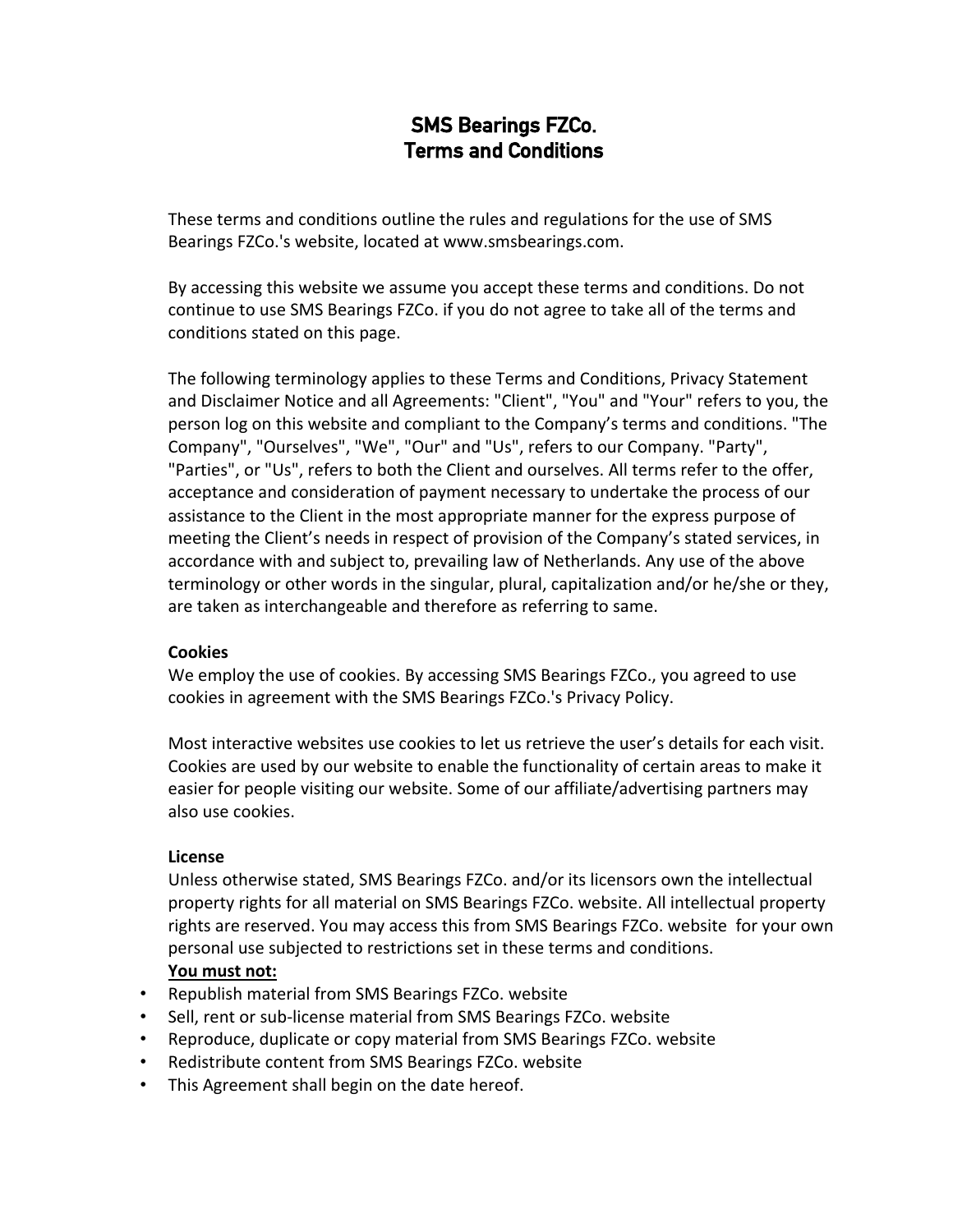Parts of this website offer an opportunity for users to post and exchange opinions and information in certain areas of the website. SMS Bearings FZCo. does not filter, edit, publish or review Comments prior to their presence on the website. Comments do not reflect the views and opinions of SMS Bearings FZCo.,its agents and/or affiliates.

Comments reflect the views and opinions of the person who post their views and opinions. To the extent permitted by applicable laws, SMS Bearings FZCo. shall not be liable for the Comments or for any liability, damages or expenses caused and/or suffered as a result of any use of and/or posting of and/or appearance of the Comments on this website.

SMS Bearings FZCo. reserves the right to monitor all Comments and to remove any Comments which can be considered inappropriate, offensive or causes breach of these Terms and Conditions.

#### **You warrant and represent that:**

- You are entitled to post the Comments on our website and have all necessary licenses and consents to do so;
- The Comments do not invade any intellectual property right, including without limitation copyright, patent or trademark of any third party;
- The Comments do not contain any defamatory, libelous, offensive, indecent or otherwise unlawful material which is an invasion of privacy
- The Comments will not be used to solicit or promote business or custom or present commercial activities or unlawful activity.
- You hereby grant SMS Bearings FZCo. a non-exclusive license to use, reproduce, edit and authorize others to use, reproduce and edit any of your Comments in any and all forms, formats or media.

## **Hyperlinking to our Content**

- The following organizations may link to our Website without prior written approval:
- Government agencies;
- Search engines;
- News organizations;
- Online directory distributors may link to our Website in the same manner as they hyperlink to the Websites of other listed businesses; and
- System wide Accredited Businesses except soliciting non-profit organizations, charity shopping malls, and charity fundraising groups which may not hyperlink to our Website.
- These organizations may link to our home page, to publications or to other Website information so long as the link: (a) is not in any way deceptive; (b) does not falsely imply sponsorship, endorsement or approval of the linking party and its products and/or services; and (c) fits within the context of the linking party's site.
- We may consider and approve other link requests from the following types of organizations:
- commonly-known consumer and/or business information sources;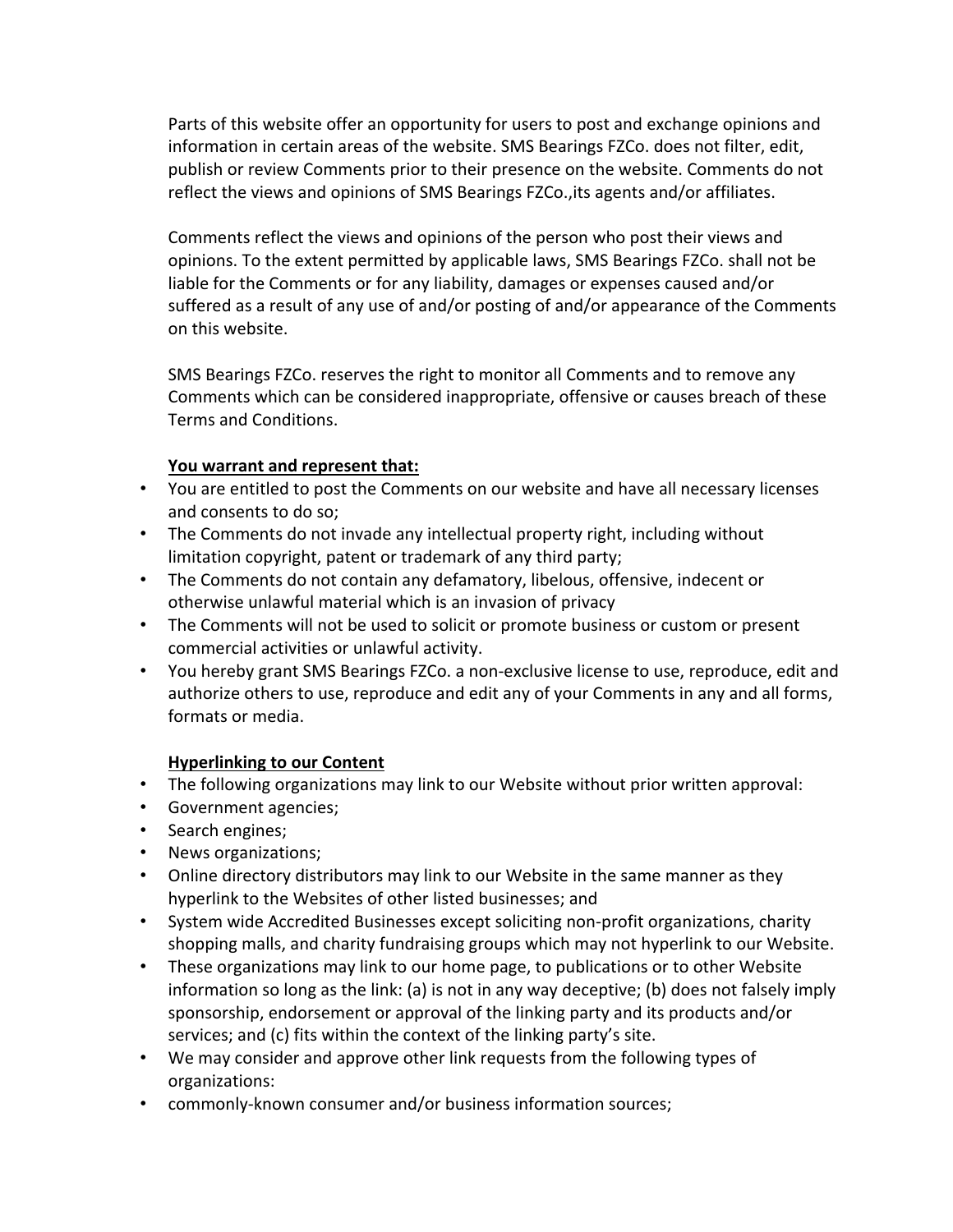- dot.com community sites;
- associations or other groups representing charities;
- online directory distributors;
- internet portals;
- accounting, law and consulting firms; and
- educational institutions and trade associations.
- We will approve link requests from these organizations if we decide that: (a) the link would not make us look unfavorably to ourselves or to our accredited businesses; (b) the organization does not have any negative records with us; (c) the benefit to us from the visibility of the hyperlink compensates the absence of SMS Bearings FZCo.; and (d) the link is in the context of general resource information.
- These organizations may link to our home page so long as the link: (a) is not in any way deceptive; (b) does not falsely imply sponsorship, endorsement or approval of the linking party and its products or services; and (c) fits within the context of the linking party's site.
- If you are one of the organizations listed in paragraph 2 above and are interested in linking to our website, you must inform us by sending an e-mail to SMS Bearings FZCo.. Please include your name, your organization name, contact information as well as the URL of your site, a list of any URLs from which you intend to link to our Website, and a list of the URLs on our site to which you would like to link. Wait 2-3 weeks for a response.
- Approved organizations may hyperlink to our Website as follows:
- By use of our corporate name; or
- By use of the uniform resource locator being linked to; or
- By use of any other description of our Website being linked to that makes sense within the context and format of content on the linking party's site.
- No use of SMS Bearings FZCo.'s logo or other artwork will be allowed for linking absent a trademark license agreement.

## **Frames**

• Without prior approval and written permission, you may not create frames around our Webpages that alter in any way the visual presentation or appearance of our Website.

## **Content Liability**

• We shall not be hold responsible for any content that appears on your Website. You agree to protect and defend us against all claims that is rising on your Website. No link(s) should appear on any Website that may be interpreted as libelous, obscene or criminal, or which infringes, otherwise violates, or advocates the infringement or other violation of, any third party rights.

## **Your Privacy**

• Please read Privacy Policy